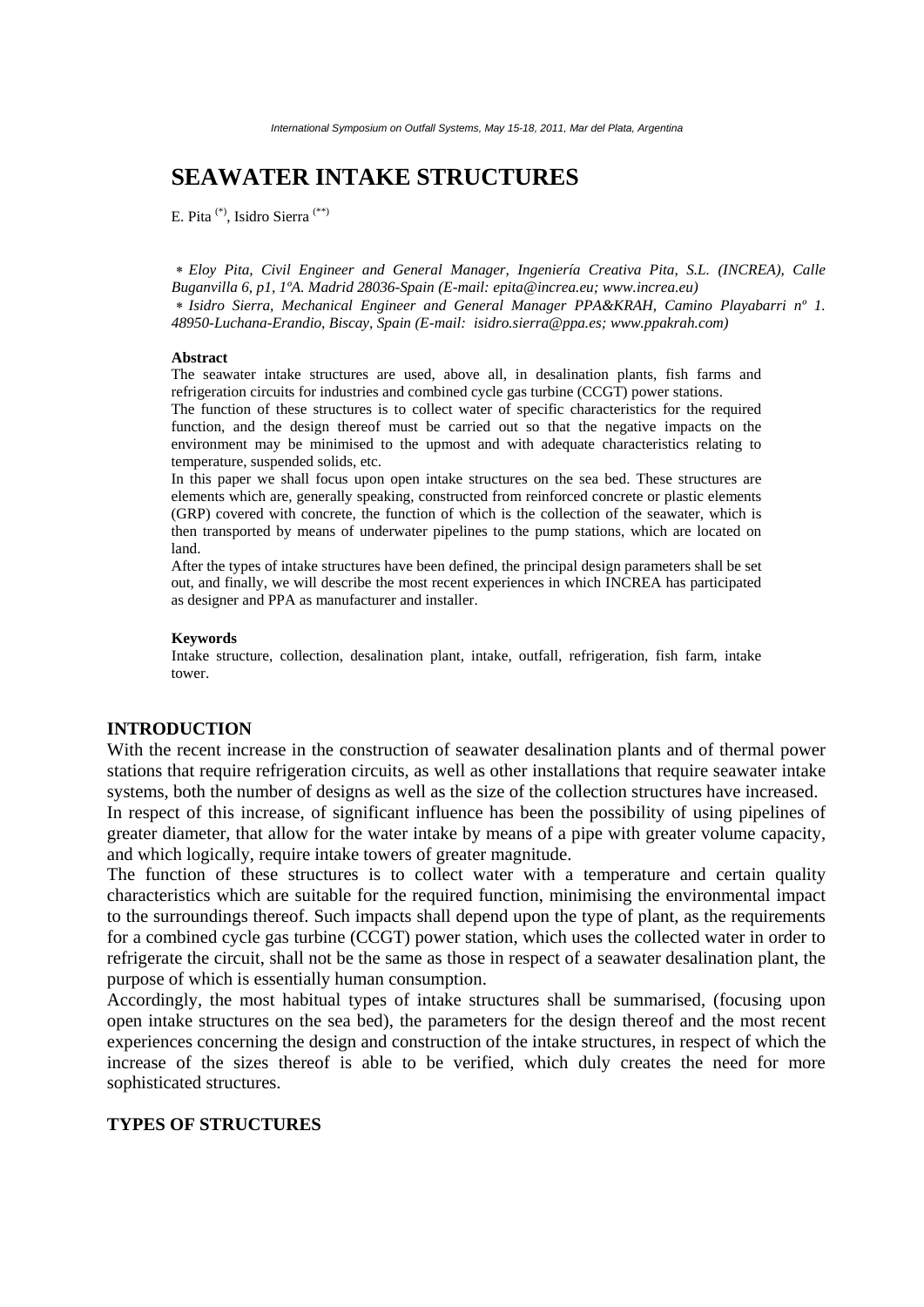The principal types of seawater intake structures are as follows:

### **Wells**

Water is extracted from the phreatic water-table level, at the coast.

The well intakes have the advantage that the water is of higher quality, and accordingly it is a good option for desalination plants. Through the wells, a pump sucks the water, which is then subjected to different filtering systems so as to separate the sand and other impurities.

The disadvantage of this type of seawater intake structure is that the hydraulic capacity will often be reduced by reason of the silting thereof (clogging with fine particles) that impedes the intake of the necessary flow volume.

# **Direct costal intake**

This is normally carried out by means of collection caissons. This type of seawater intake structure is only feasible in certain enclaves, given that the coastal dynamics may "bury them", and thereby plugging them up. Furthermore, the water collected may be of worse quality, given that along the coast both organic as well as inorganic waste material exists that are dragged along by the marine dynamics. Thus, these intake structures are not recommended in the case of desalination plants or fish farms, but are recommendable for refrigeration circuits. The costal dynamics are also problematic, which may cause changes to the level and profile of the coast, which may generate problems in respect of the functional capacity of the water intake structure.

# **Open intake structures on the sea bed**

These structures usually have a singular collection structure that is located in a convenient position, at a sufficient sea depth, where the water enters into the underwater pipelines, which duly transport the same to land, whereby a pump station pumps the water to its destination. The structure situated in the sea is usually made of concrete or formed by special pieces of GRP (or other plastic materials). The structure is seldom metallic (for the problems of corrosion). This solution is usually the most advantageous, given that the water quality is guaranteed by selecting the most adequate intake point and the hydraulic capacity is unlimited, provided that the intake structure, the pipelines and the pumps (located at the pump station, on land) are of a sufficient size and power.

In this paper we shall focus upon this type of structure, given that it is the most used.



**Figure 1: Most habitual types of direct intake structures on the sea bed**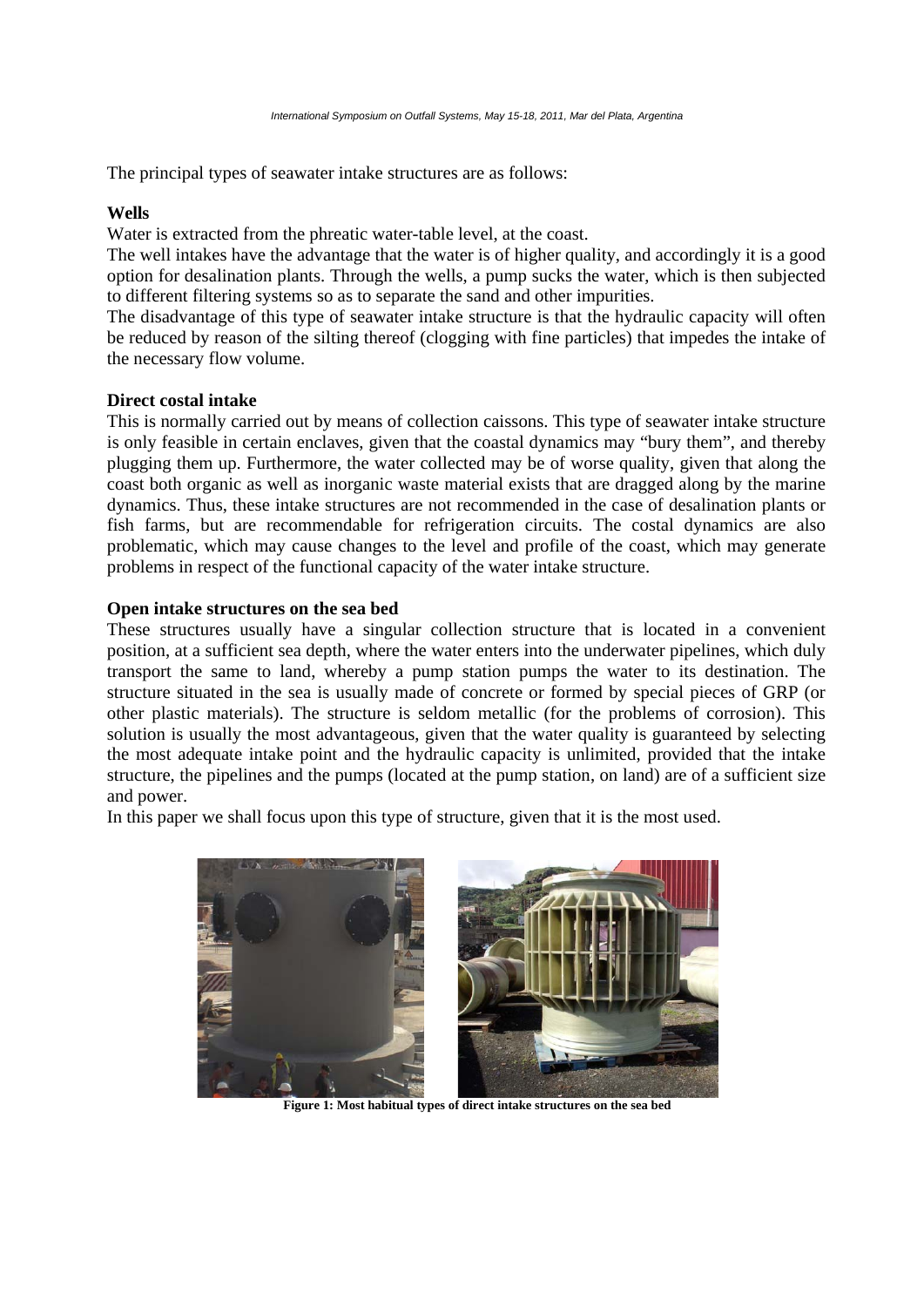# **DESIGN PARAMETERS**

The seawater intake structures have a great advantage for refrigeration systems, which is the continuous and inexhaustible provision of large volumes of water. However, due to the fact that the ocean is a dynamic element and that it is always in a continuous state of change both in respect of the surface level as well as of the seabed, the force of the waves and the changing currents may damage the structures and affect the deep sea waters, thereby affecting the quality thereof. Furthermore, an operational problem is added and that is that the marine water is highly corrosive and the marine organisms may intensify this corrosive action, in addition to covering the entire system equipment and even managing to block it completely.

On the other hand, from an environmental point of view, the water intake structures may produce negative impacts to the marine habitat; with the extraction of large volumes of water in the surrounding areas, the biomass available to the primary level of the food chain is thereby reduced, which is comprised of phytoplankton, and this causes a drop in the global productivity of the ecosystem; and furthermore, if the design of the structure is not optimised, it may eventuate that physical injuries are caused to fish and other marine organisms of larger size and accordingly the mortality rate increases.

In order to carry out the design of the collection structures it is necessary to take into account numerous aspects that condition the design thereof.

It is important, as with any engineering project, to understand the necessary characteristics for the installation thereof. The water supplied must have certain physical and chemical characteristics that condition the optimal functioning of the system (e.g. turbidity and temperature of the water column), but, furthermore, the circuit must cause the least resistance possible to the flow of water in order to improve its performance; that is to say, it is intended that the roughness of the walls of the pipelines is not increased or of the other elements whereby the water circulates.

The principal design parameters are:

### **Direction of the entry flow**

The conversion from the vertical flow to the horizontal flow reduces by between 80 - 90% the suction of organisms. The quality of the water is greater and we avoid that the deposition of any organic or inorganic waste material may enter into the seawater intake circuit.



**Figure 2: Recommended entry flow** 

**Suction velocity**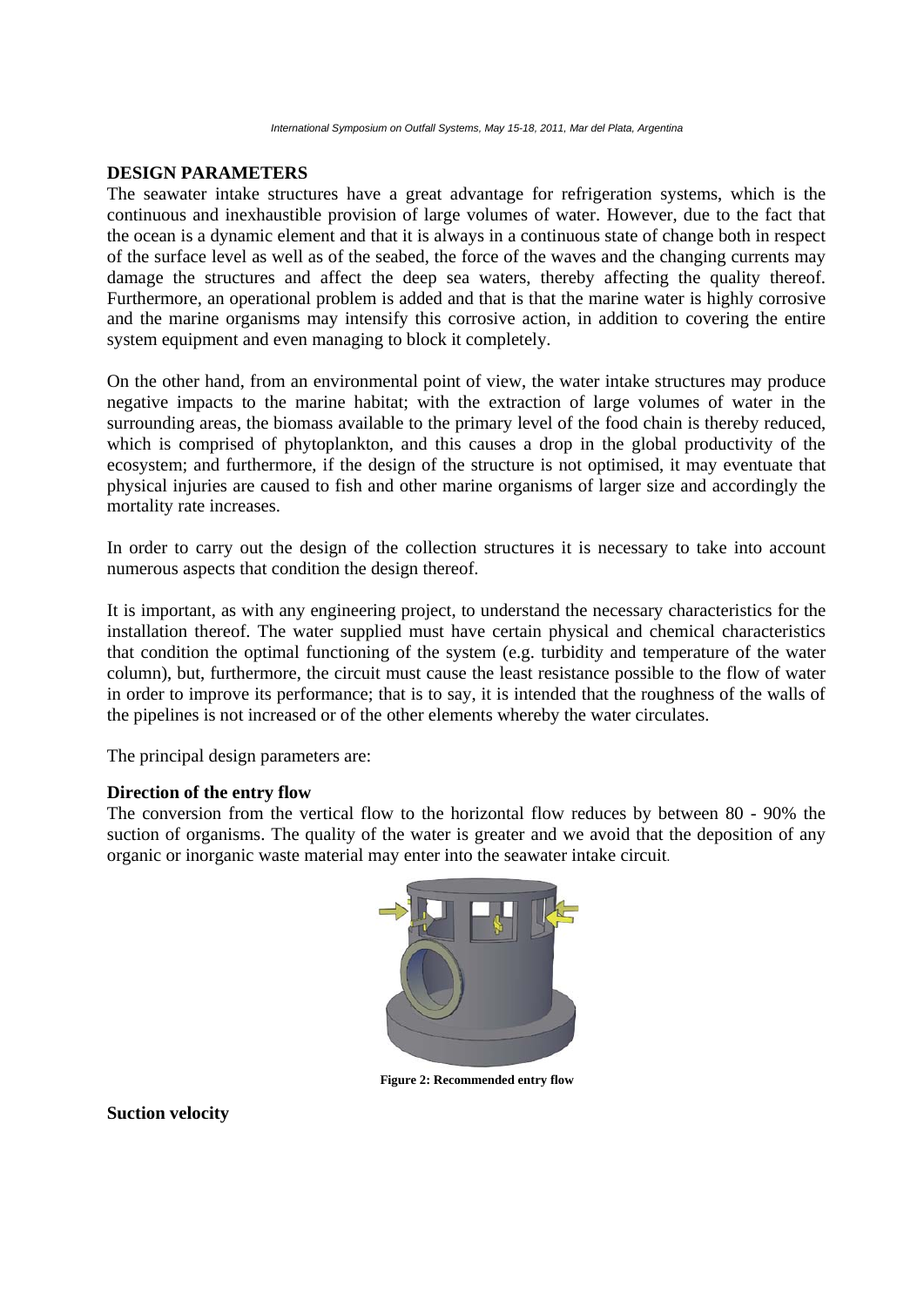This is the velocity of the entry of the seawater into the circuit through the windows. This shall be the function of the flow volume of the water intake and of the section of the collection intake windows. If the suction velocity is low, the impact of the water extraction is minimised, that means that the fish and other organisms enter into the intake pipeline and from there into the installation itself. A range of low velocities also reduces the entry of elements that are suspended in the water, such as sand, sediments, etc. The suction velocity conditions, together with the flow capacity (fixed parameter) the size of the windows, and accordingly, the size of the collection structure. Furthermore, an excessive velocity may mean that a large amount of suspended sand and sand on the seabed is sucked up, causing problems in the pump stations and to the installations, although this factor is also highly conditioned upon the distance from the seabed at which the intake window is located.

Furthermore, logically, at greater velocities, there will be greater losses of hydraulic loading in the entrance.

### **Distance of the window from the seabed**

Due to the water suction process, the windows must be located at a sufficient distance from the seabed in order to avoid the entrance of suspended sediments. Accordingly, it is recommended to carry out a hydro-dynamic model so as to verify the possible suction of material, carrying out designs with velocities that guarantee that the entry of sediments does not take place. Furthermore, a sufficient distance from the seabed guarantees that there will not be any accumulations of material in the intake tower that could reach the window.



**Figure 3: Hydro-dynamic model of the water intake** 

#### **Depth of the window**

The greatest possible distance is sought between the intake and the water surface for various reasons: to achieve a water intake without floating particles and to avoid the entrance of sestonic species (for example, jellyfish) that are located close to the water surface. Furthermore, with distancing the intake from the surface, the amount of light is reduced, and accordingly certain organisms will be unable to live on the surfaces of the structure. In the case of refrigeration circuits, at a greater depth, lower the water temperature.

The actions of the waves against the tower are, furthermore, reduced when the depth of the intake tower is greater.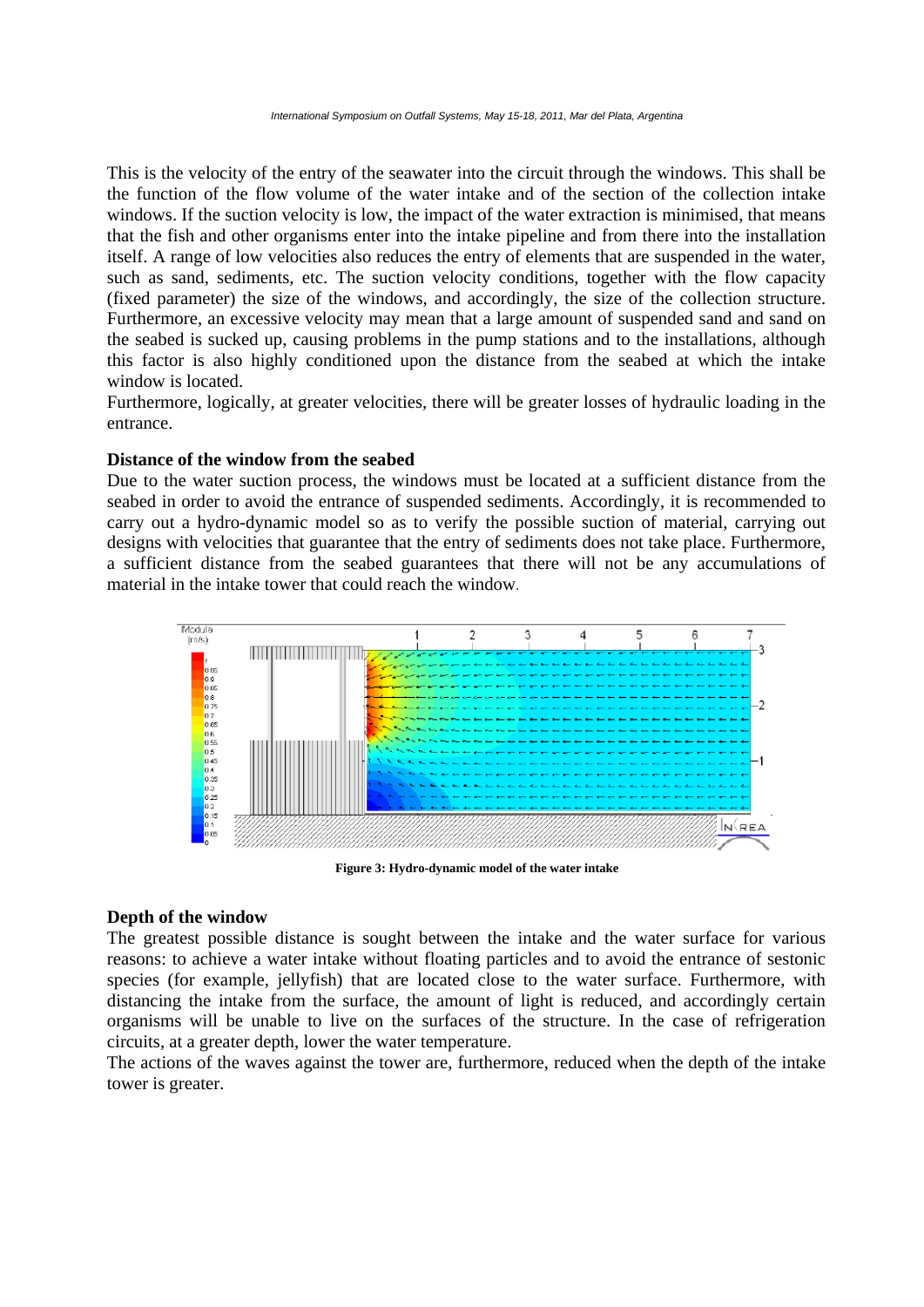The only disadvantage in placing the intake tower at great depths is the cost thereof, given that it implies the installation of a much longer intake pipeline, with the corresponding additional costs of construction and the operation (pumping) thereof.



**Figure 4: Distance of the intake window from the seabed** 

# **Maritime climate**

As with any maritime engineering design project, the wave effect of the enclave of the works is a highly important variable that conditions the dimensions thereof. Logically, significant wave force actions require a stronger structure in order to guarantee the stability thereof. High return periods for the waves are used, given that it is a structure that is exposed to the effects of the sea throughout its useful life. For the calculation of the wave action in the position of the intake tower, it is necessary to carry out a wave propagation study from indefinite depths. The currents, habitually, are of less importance.



**Figure 5: Calculation of the wave action** 

#### **Geotechnical stability**

A detailed study must be carried out in order to guarantee the geotechnical stability of the structure against upturning, sliding and sinking, conditioning the geometry and the weight of the structure. The force actions upon the tower are originated, principally, by the passing of the wave.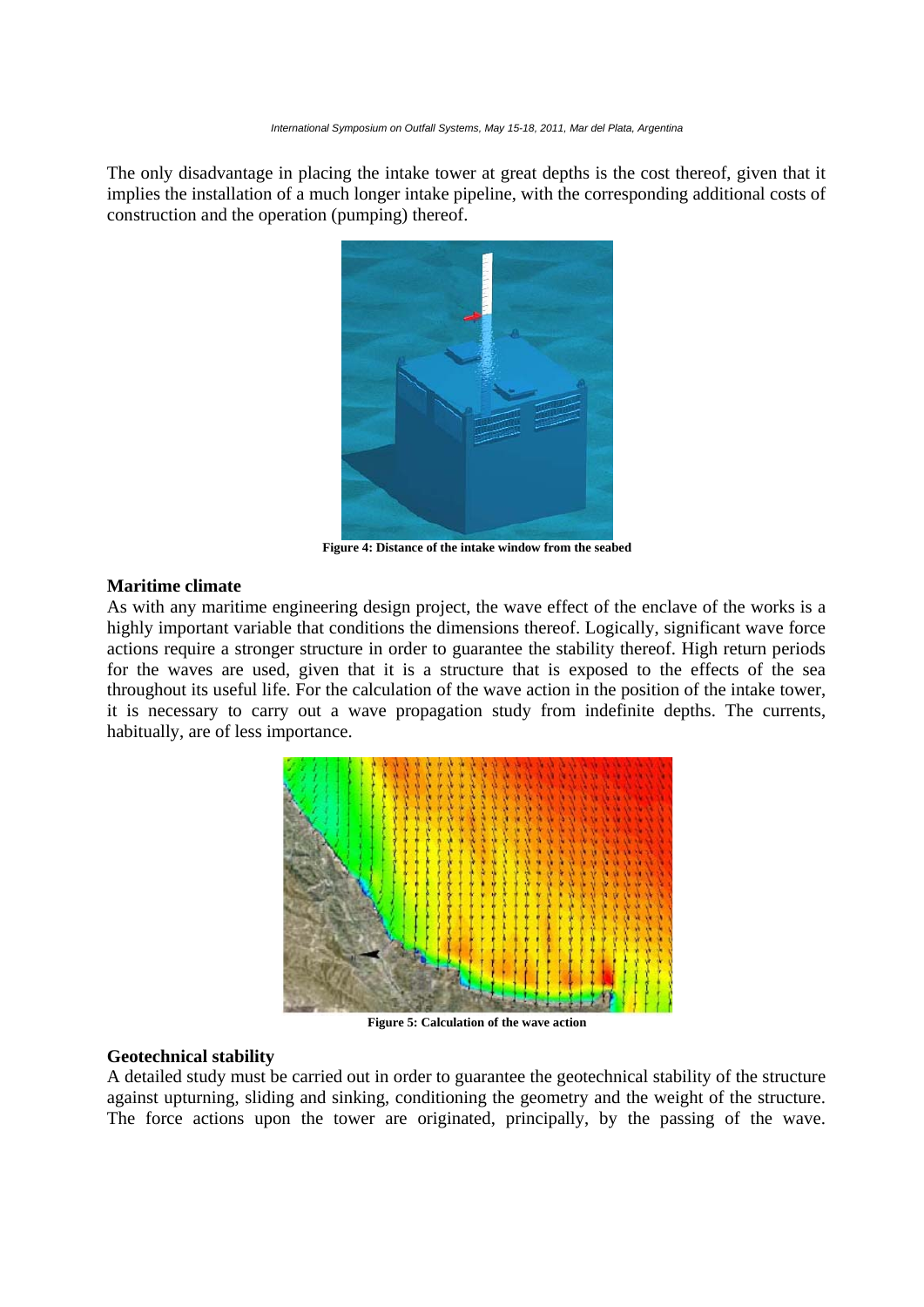Knowledge of the geotechnical characteristics of the underlying seabed where the tower is to be positioned is of upmost importance.



**Figure 6: Most common failures of the intake towers: upturning, sliding and sinking** 

#### **Structural Dimensioning**

The structure must be modelled in order to establish the structural dimensions, so that it is able to support the forces generated by the calculated force actions. In the case of concrete structures, the piece shall be reinforced, and it is recommended to construct a finite elements model, although, often, the minimum amounts place conditions upon the reinforcement thereof. This is because, very often, it is intended that the structure has a significant weight, and accordingly the concrete walls and base plates have significant thicknesses.



**Figure 7: Finite elements model.** 

#### **Other conditional parameters**

Furthermore, supplementary measures exist in order to improve the design, such as the use of antifouling paints, hypochlorite additions and compressed air or the installation of grates in the windows. If these measures are not carried out fouling deposits may be produced that may even collapse the windows, impeding the entrance of water. Accordingly, the measures in order to guarantee the functioning thereof are of vital importance.

The hypochlorite additions, whether of a continuous basis or in impulses, kills the surrounding living organisms and impedes that the same attach to the walls of the structure, in the same manner as compressed air.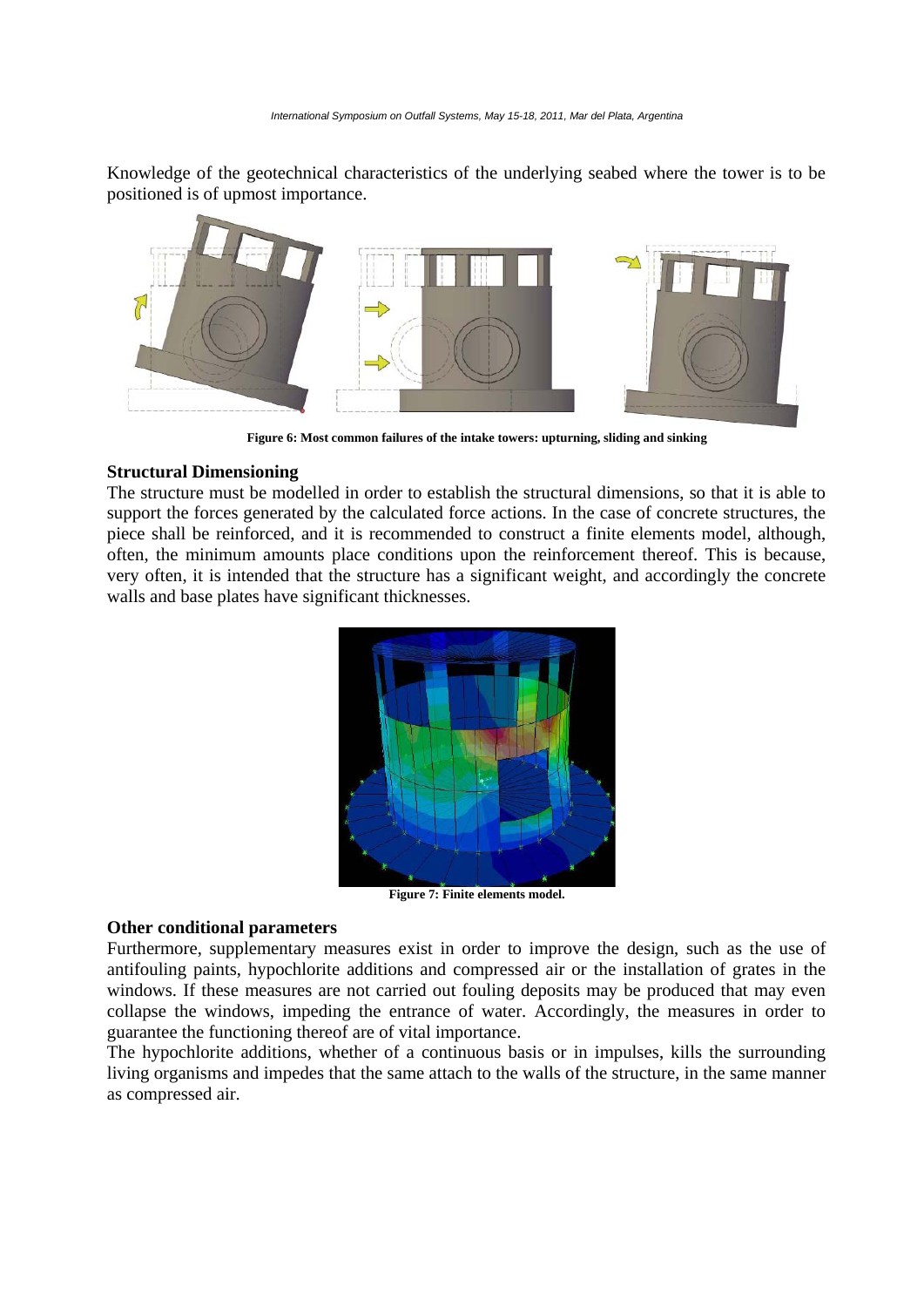The paints have a reduced useful life of less than one year, and accordingly the principal mission thereof is that of impeding the deposits from the sinking of the intake tower up until the start-up of the installation and accordingly until the initiation of the hypochlorite system and/or additives.



**Figure 8: Deposits in windows of a tower** 

# **MOST RECENT EXPERIENCES IN RESPECT OF WATER INTAKES ON THE SEABED**

Over recent years, INCREA has designed a large number of collection structures in highly diverse environments. The majority thereof have already been constructed and are currently functioning to the full satisfaction of the client. We shall detail those that are already concluded (we shall not describe theoretical cases) duly setting out, in this paper, the most significant details thereof and illustrating the same with numerous photographs.

The design parameters are very different, due to, above all, the fact that in many situations the requirements of the client condition the design thereof.

The principal intake structures designed by INCREA over recent years are as follows:

- Square reinforced concrete intake structure for the Seawater Desalination Plant (SDP) of Mutxamel (Alicante, Spain). The tower is buried over a significant length, and accordingly no significant stability problems have existed. The force actions are important due to the shallow depth of the pipe sinking.
- Circular intake structure with external grills for the intake of the SDP of Águilas (Murcia, Spain). The significant flow volumes and entry velocity requirements made this design necessary, which had a significant degree of acceptance in light of a similar design in respect of the desalination plant of Campo de Cartagena.
- (4) Special parts of GRP for the CCPP of Koudiet (Algeria). A design is carried out in GRP in order to avoid the construction of 4 large concrete structures in an enclave where the construction thereof would have been complicated. The structure is protected by way of submerged concrete.
- Square reinforced concrete intake structure for the SDP of Santa Eulalia (Ibiza), where the preliminary design made it necessary to maintain many of the design parameters.